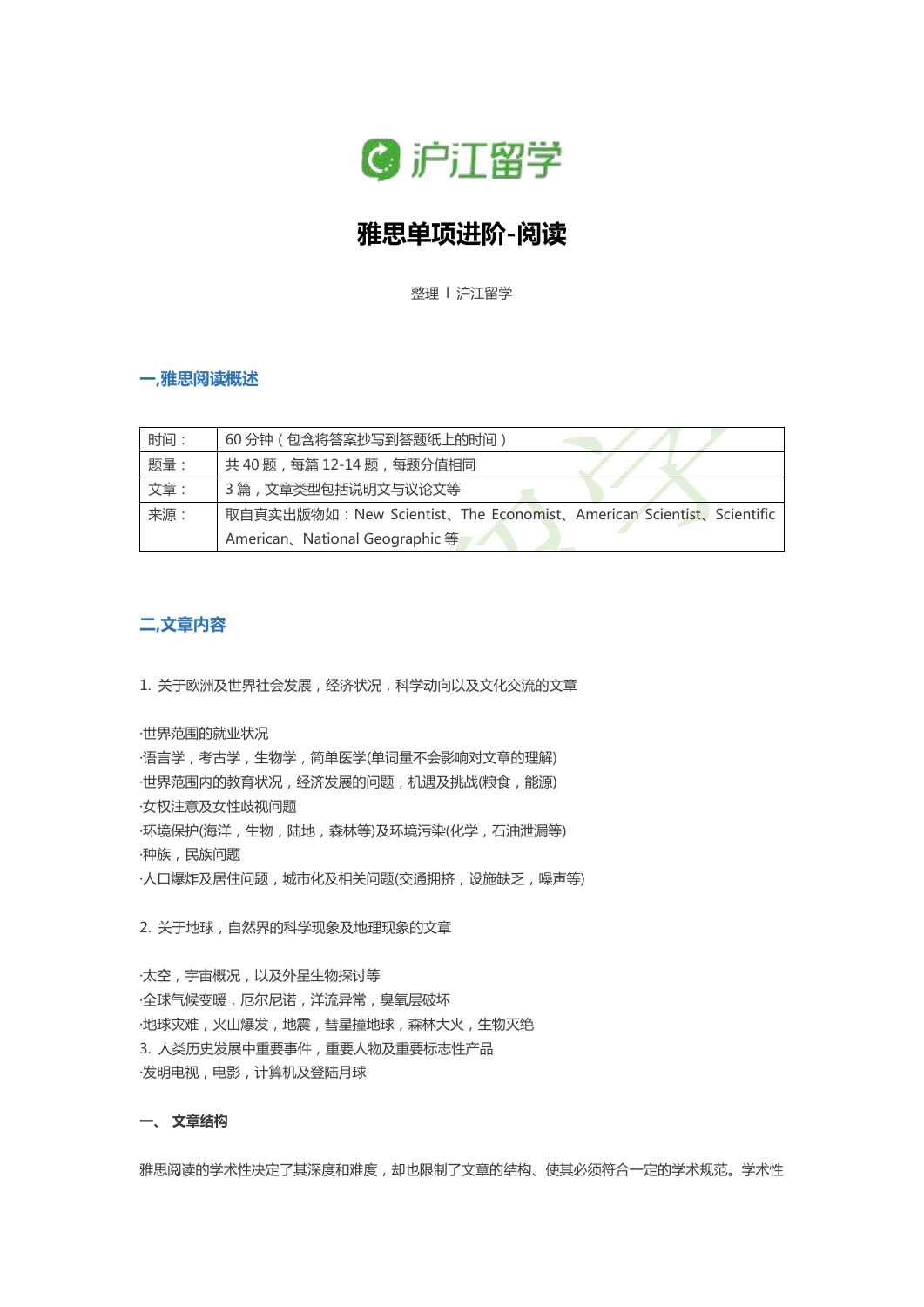文章的写作对象可以天南海北、作者观点可以光怪陆离,但是行文论证必须规范严密,所以雅思阅读的层 次结构相对固定。就目前出版的十本剑桥雅思系列而言,**学术类阅读大致可分为两类:说明文和议论文。**

其中,说明文从客观的角度介绍或陈述一个既定的事实,议论文则通常针对某个特定的问题进行分析和论 证,有时一并提出解决的方案。如下的表格对雅思阅读及相应的文章结构做了一个粗浅的分类:

|     |       | 议论文  |       |
|-----|-------|------|-------|
|     | 说明文   | 实验类  | 论证类   |
| 首段  | 概念/事实 | 实验   | 话题/问题 |
| 主体段 | 历史    | 预备   | 文献回顾  |
|     | 阐述    | 实验主体 | 当前起因  |
|     | 逻辑发展  | 过程   | 作者方法  |
|     | 方法    | 结果   | 证据    |
| 末段  | 总结/展望 | 分析   | 评论    |

从备考角度出发,对雅思学术阅读文章进行结构分析是一种有效的应试策略,在针对乱序题、尤其是考生 弃之如敝履的信息包含题这方面,其作用尤为突出。

#### **二、 雅思阅读评分标准**

雅思阅读考试的评分标准是分为 A 类和 G 类两种的。针对留学和移民的考生,有不同的评分标准。

| IELTS 阅读评分标准 (A类) |                | IELTS 阅读评分标准 (G类) |                |
|-------------------|----------------|-------------------|----------------|
| 答对题数              | 得分             | 答对题数              | 得分             |
| 39-40             | 9 <sup>1</sup> | 40                | 9              |
| $37 - 38$         | 8.5            | 39                | 8.5            |
| $35 - 36$         | 8              | 38                | 8              |
| $33 - 34$         | 7.5            | $36 - 37$         | 7.5            |
| $30 - 32$         | $\overline{7}$ | $34 - 35$         | $\overline{7}$ |
| $27 - 29$         | 6.5            | $32 - 33$         | 6.5            |
| $23 - 26$         | 6              | $30 - 31$         | 6              |
| $20 - 22$         | 5.5            | $26 - 29$         | 5.5            |
| $16-19$           | 5              | $23 - 25$         | 5              |
| $13 - 15$         | 4.5            | 19-22             | 4.5            |
| $10 - 12$         | 4              | $15 - 18$         | 4              |
| $6 - 9$           | 3.5            | $12 - 14$         | 3.5            |
| $4 - 5$           | $\mathsf{3}$   | $8 - 11$          | $\overline{3}$ |
| $\mathsf{3}$      | 2.5            | $5 - 7$           | 2.5            |
| $\overline{2}$    | 2              | $2 - 4$           | $\overline{2}$ |
| $1\,$             | 1              | $\mathbf{1}$      | $\mathbf{1}$   |

**三、 题型总结(难度由低到高排列)**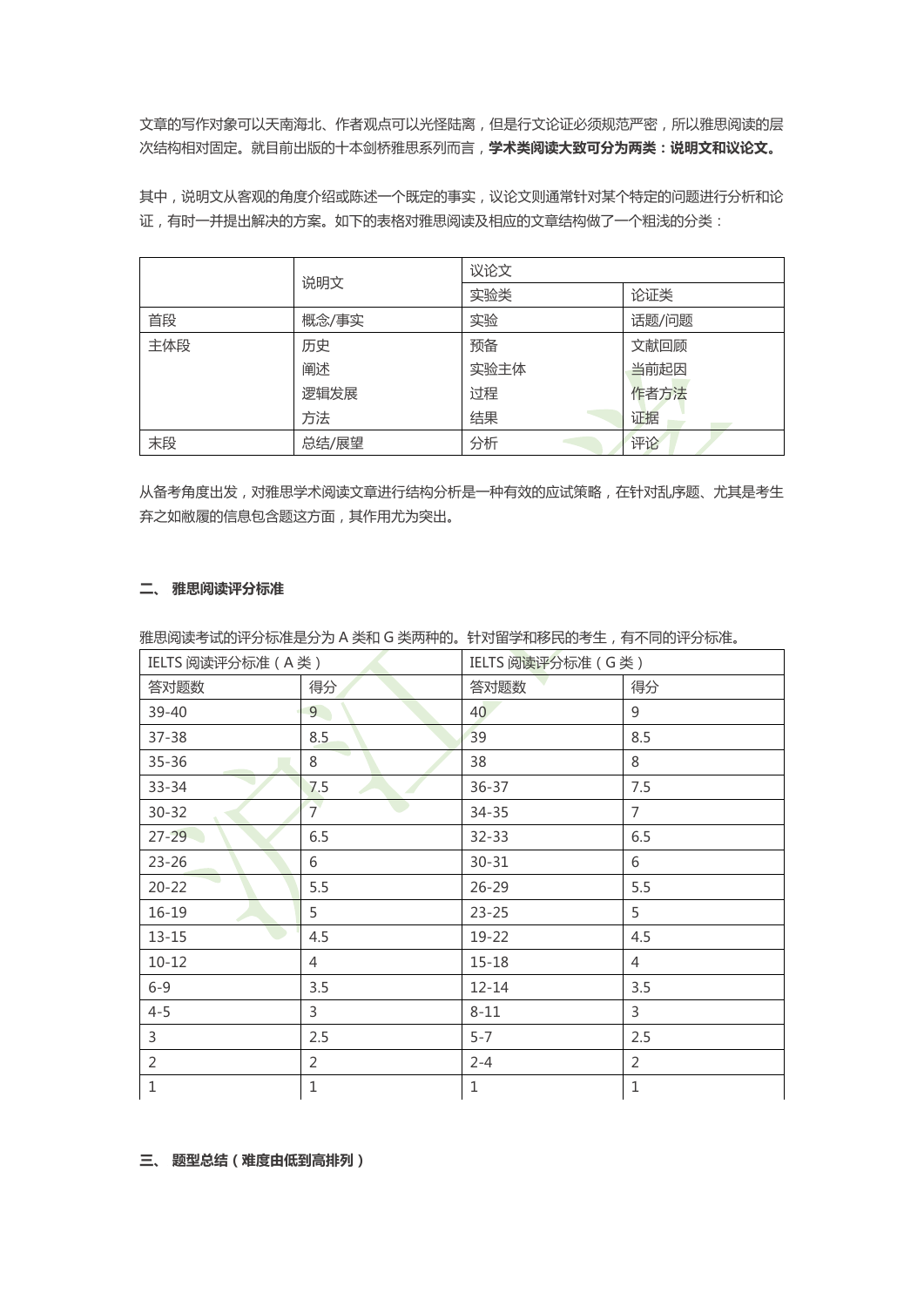1. 单词填空题:

·图表类:表格填空,流程图填空,图表标记等; ·文本类:包括简答题,笔记填空,句子填空,摘要填空,摘要填空(列表选词)等。 注:未括号注明的皆为原文选词。

- 2. 细节信息配对题:关系配对题,句子配对题等。
- 3. 选择题:单选题,多选题,标题选择题等。
- 4. 是非判断题
- 5. 信息段落配对题
- 6. 标题配对题

## **四、 题型解析**

**1. 单词填空题**

#### **通用解题步骤**

① 找出题目中的关键词。如果题目中涉及时间或数字,它们肯定是关键关键词,而且肯定是原文对应, 即原文中出现的也是这些词本身。如果题目中没有涉及时间或数字,往往要根据具体的意思,在已知的信 息中确定一个关键词;

- ② 到原文中去找关键词的对应词;
- ③ 仔细阅读对应词所在的句子,确定正确答案;
- ④ 注意顺序性,题目的顺序和原文的顺序在大多数情况下一致;
- ⑤ 都为细节题,可优先完成。

**图表类:**我们可以把图表看做视觉化的信息,原本用文字表达的逻辑在图表中用位置关系与指示标志进行 了体现,且图表中的信息已进行归类总结,因此搜寻关键词的难度大大降低。

#### **表格填空题**

概率:<1

难度:★☆☆☆☆

简介:表格中是原文中的一些事件及其发生时间和涉及人物,给出一些已知信息,要求填其余的。有时也 可能只考其中的一项或两项。时间往往只涉及到年代,不会涉及到具体的日期。

注意:

- ① 从表格信息推断文章思路与逻辑;
- ② 观察所填答案与各个单元格之间的关系;
- ③ 注意词数限制。

样题:

《剑桥雅思 8》第 29 页 Test 1 Reading Passage 4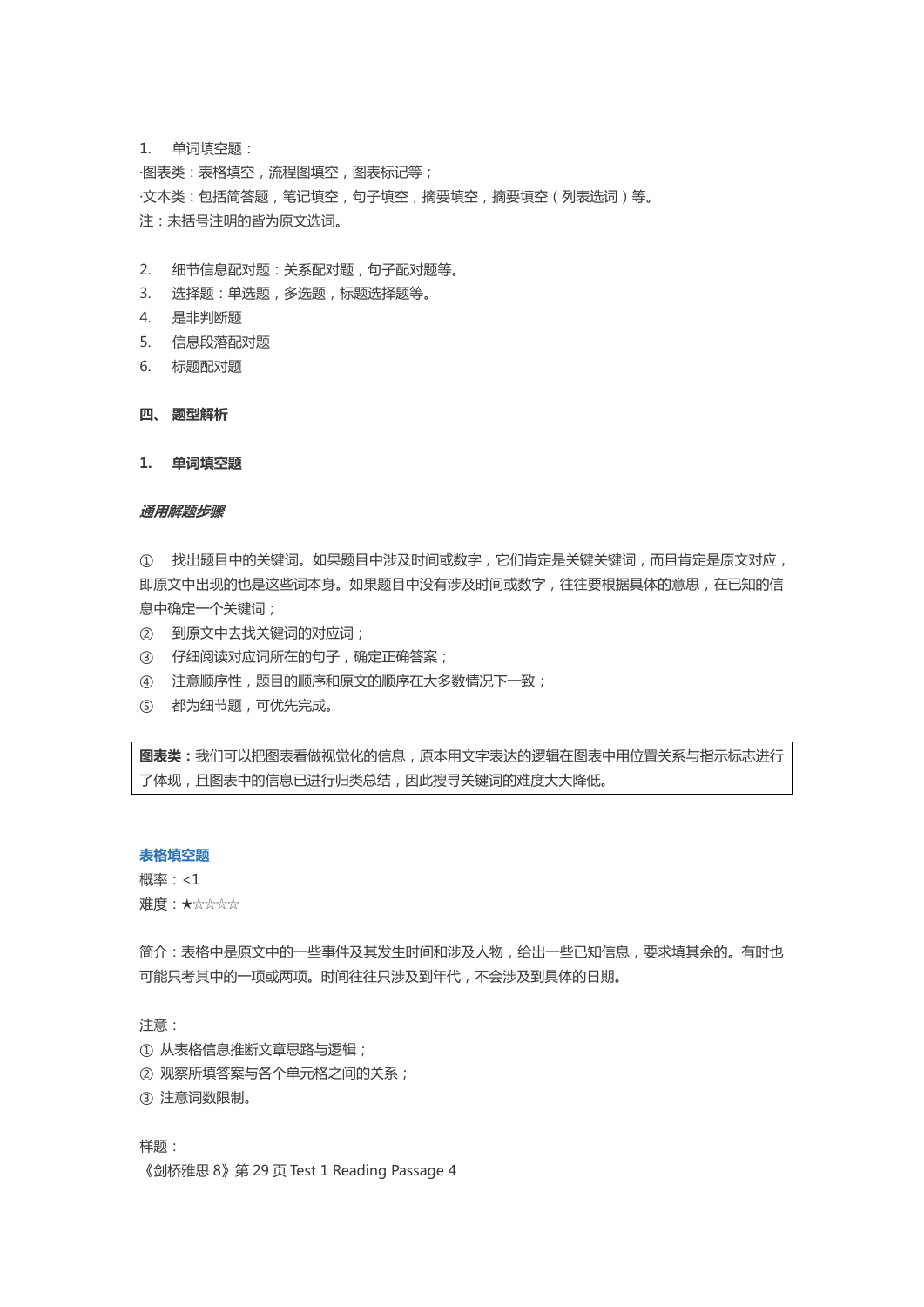Questions 31-40

Complete the table below.

Choose **NO MORE THAN THREE WORDS** from the passage for each answer.

Write your answers in boxes 31-40 on your answer sheet.

| <b>Telepathy Experiments</b> |                                       |                       |                                  |
|------------------------------|---------------------------------------|-----------------------|----------------------------------|
| Name/Date                    | <b>Description</b>                    | <b>Result</b>         | Flaw                             |
| Ganzfeld                     | Involved a person acting as           | Hit-rates were higher | Positive results could           |
| studies 1982                 | a $31$ <sub>______</sub> , who picked | than with random      | be produced<br>by                |
|                              | out one $32$ ________ from a          | guessing.             | factors such<br>as               |
|                              | random selection of four,             |                       | $34$ <sub>_________</sub><br>or  |
|                              | and a $33$ _______, who then          |                       | $35$ $\qquad$                    |
|                              | tried to identify it.                 |                       |                                  |
| Autoganzfeld                 | 36 were used for                      | The results were then | The 39                           |
| studies 1987                 | key tasks to limit the                |                       | subjected to a between different |
|                              | amount of 37______ in                 | $38$ .                | test results was put             |
|                              | carrying out the tests.               |                       | down to the fact that            |
|                              |                                       |                       | sample groups were               |
|                              |                                       |                       | not <b>40</b> (as                |
|                              |                                       |                       | with most ganzfeld               |
|                              |                                       |                       | studies).                        |

# **流程图填空与图表标记**

概率:<1 难度:★☆☆☆☆

简介:不论是填空还是标记,题目中描述的一般为事物的工作原理、流程,因此对应的必为描述此类信息 的段落。比如,文章的某一段提到了做一件事情的过程,题目以流程图的形式描述这个过程,要求填其中 几个环节的内容;又如,文章的某一段提到了一个物体,讲述了它的构造和各部分的功能。题目是该物体 的简图,给出一些部件的名称及功能,要求填其余部件的名称及功能。

注意:

- ① 由于所描述事物的原理或流程一般都会集中进行描写,因此答案具有集中性;
- ② 不用严格按照题目顺序做题,观察并挑选简单的先做;
- ③ 答案大多数为名词;
- ④ 注意词数限制。

流程图填空样题:

《剑桥雅思 9》第 28 页 Test 1 Reading Passage 3

Questions 34-39

Answer the flow-chart below.

Choose **NO MORE THAN TWO WORDS AND/OR A NUMBER** from the passage for each answer. Write your answers in boxes 34-39 on your answer sheet.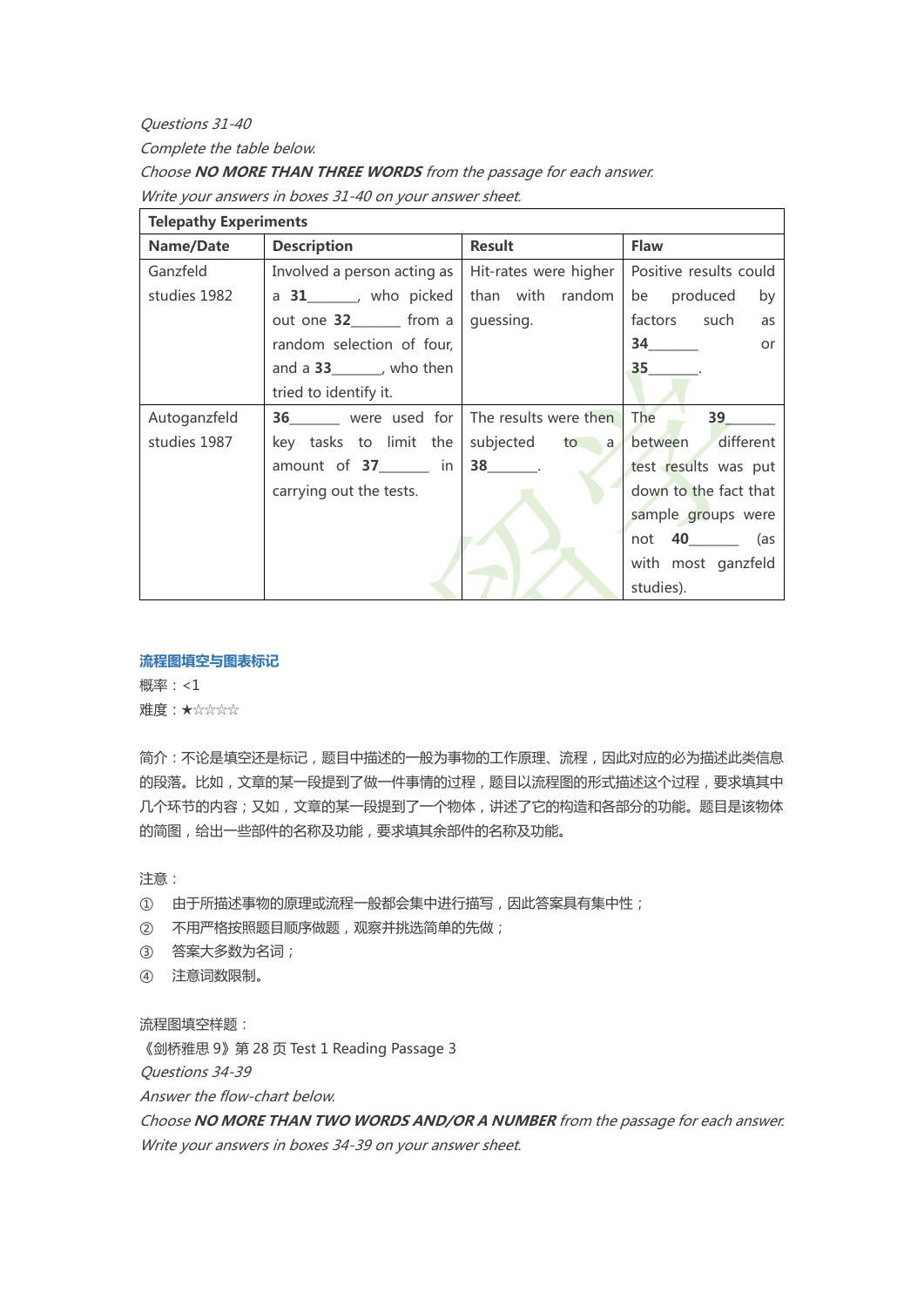## **Method of determining where the ancestors of turtles and tortoises come from**

### **Step 1**

71 species of living turtles and tortoises were examined and a total of 34 were taken from the bones of their forelimbs.

# **Step 2**

↓

The data was recorded on a 35\_\_\_\_\_\_\_\_ (necessary for comparing the information).

Outcome: Land tortoises were represented by a dense 36\_\_\_\_\_\_\_\_ of points towards the top.

Sea turtles were grouped together in the bottom part.

# **Step 3**

↓

The same data was collected from some living 37\_\_\_\_\_\_\_\_ species and added to the other results. Outcome: The points for these species turned out to be positioned about 38 \_\_\_\_\_\_ up the triangle between the land tortoises and the sea turtles.

# **Step 4**

 $\overline{1}$ 

Bones of P. quenstedti and P. talampayensis were examined in a similar way and the results added. Outcome: The position of the points indicated that both these ancient creatures were 39\_

#### **图表标记样题:**

《剑桥雅思 11》第 24 页 Test 1 Reading Passage 2 Questions 20-26 Label the diagram below.

Choose **ONE WORD** from the passage for each answer.

Write your answers in boxes 20-26 on your answer sheet.

## **How a boat is lifted on the Falkirk Wheel**

are lifted in order to A pair of 20. shut out water from canal basin

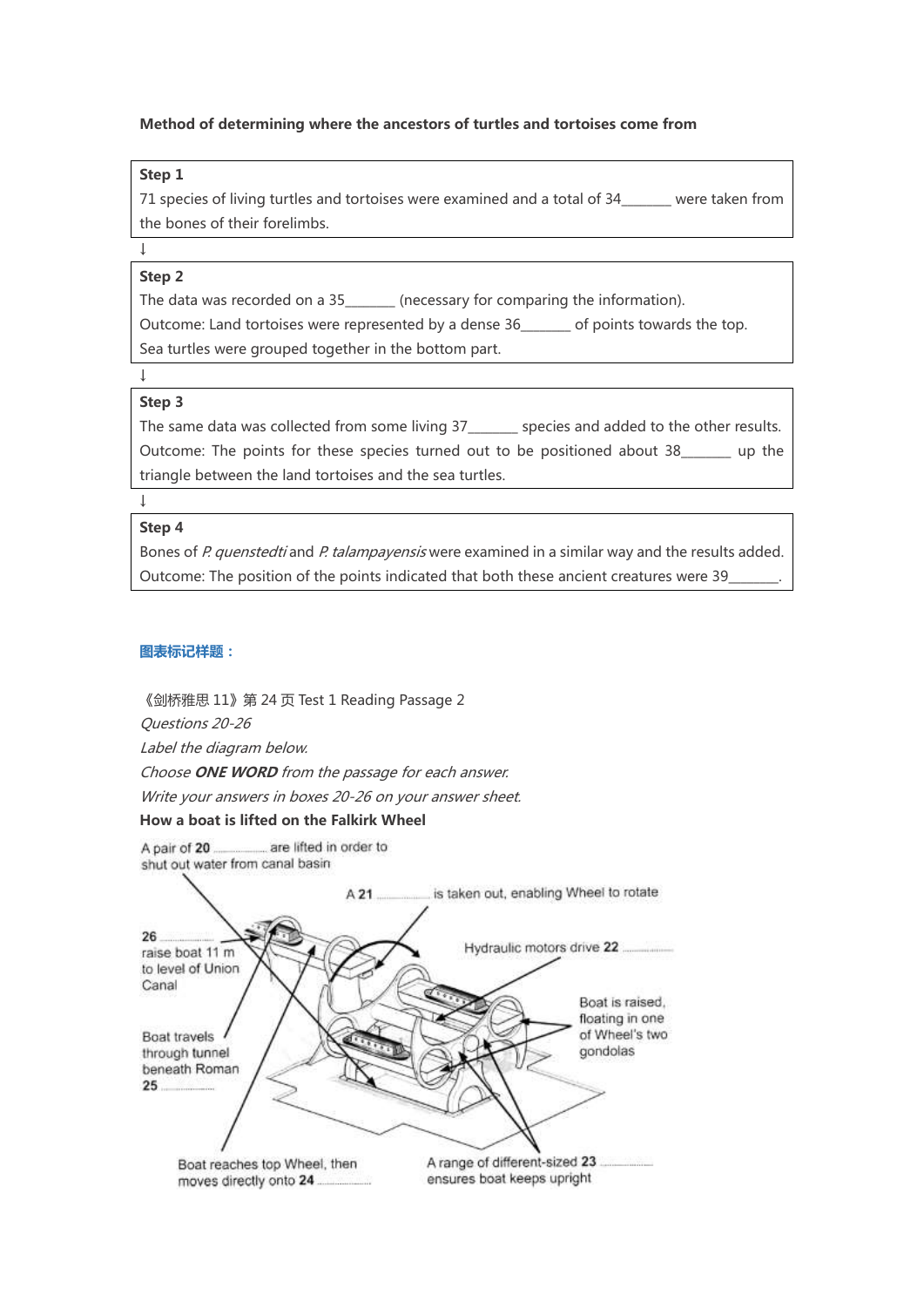**文本类:**由于此类题目以文本的形式展现,因此任何填空都可以借助词性判断、并列结构等语法知识来进 行预判与检查;虽然此类中的题型有四种,但是解题方法相仿。

#### **摘要填空(原文选词)与摘要填空(列表选词)**

概率:=1

难度:★★★☆☆

简介:按照范围,摘要可分为两种:全文摘要和部分段落摘要。全文摘要,摘要信息来自全文,题目空格 的数目较多。部分段落摘要,摘要信息来自原文某几个连续的段落,题目空格的数目较少。最近考试中出 现的大部分是部分段落摘要,信息来自原文连续的两到三段。

步骤:

- ① 通过题型描述、题型顺位或标志性关键词确定摘要所对应的原文范围;
- ② 通过语法知识判断需要填入词汇的词性;
- ③ 通过空格前后信息在原文中选定答案;
- ④ 通过同义转换从而确定列表中的答案;(针对列表选词)
- ⑤ 通过通读检查语句在逻辑、语义与词法上的正确性。

注意:

- ① 答案有词数限制;
- ② 一般符合顺序性原则,但可能有 1-2 题乱序;
- ③ 遇到难题不要纠缠,先做后面的题目;
- ④ 空格答案偏好难词或生词;
- ⑤ 空格前后的提示词通常为原文原词的同义词;
- ⑥ 通过排除法与词性词义来增加正确率;(针对列表选词)
- ⑦ 注意词数限制。

### **摘要填空(原文选词)样题:**

《剑桥雅思 9》第 95 页 Test 4 Reading Passage 2 Questions 24-26 Complete the summary below. Choose **ONE WORD ONLY** from the passage for each answer. Write your answers in boxes 24-26 on your answer sheet. **How children acquire a sense of identity**

First, children come to realise that they can have an effect on the world around them, for example by handling objects, or causing the image to move when they face a 24 \_\_\_\_\_\_\_\_. This aspect of self-awareness is difficult to research directly, because of 25 problems.

Secondly, children start to become aware of how they are viewed by others. One important stage in this process is the visual recognition of themselves which usually occurs when they reach the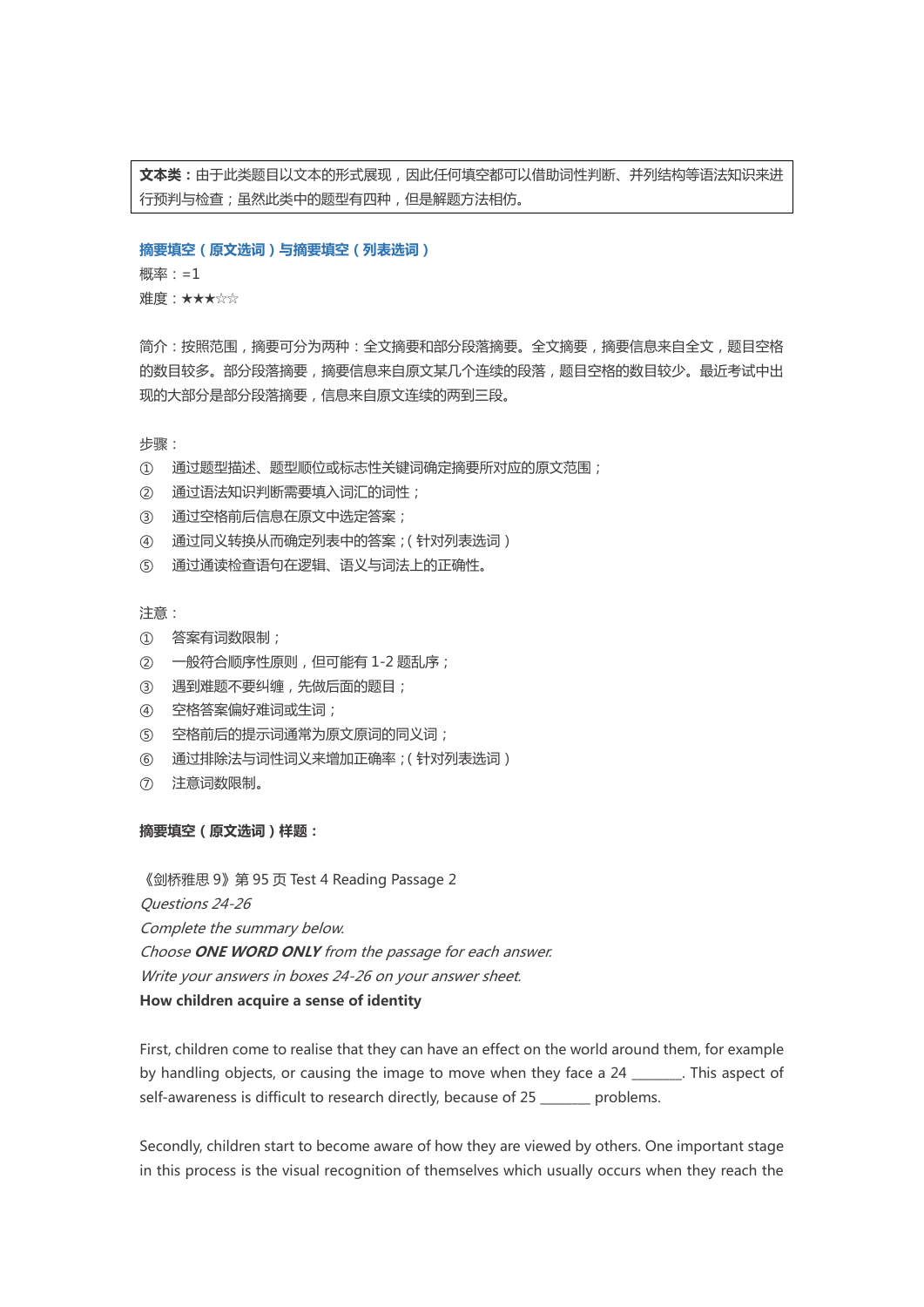age of two. In Western societies at least, the development of self awareness is often linked to a sense of 26 ..., and can lead to disputes.

## **摘要填空(列表选词)样题:**

《剑桥雅思 11》第 52 页 Test 2 Reading Passage 3 Questions 31-33 Complete the summary using the list of words, **A-H**, below. Write the correct letters, **A-H**, in boxes 31-33 on your answer sheet.

## **Art and the Brain**

The discipline of neuroaesthetics aims to bring scientific objectivity to the study of art. Neurological studies of the brain, for example, demonstrate the impact which impressionist paintings have on our 31 \_\_\_\_\_\_\_. Alex Forsythe of the University of Liverpool believes many artists give their works the precise degree of 32 \_\_\_\_\_ which most appeals to the viewer's brain. She also observes that pleasing works of art often contain certain repeated 33 \_\_\_\_\_\_\_\_ which occur frequently in the natural world.

| A interpretation   | <b>B</b> complexity | <b>C</b> emotions |
|--------------------|---------------------|-------------------|
| <b>D</b> movements | <b>E</b> skill      | <b>F</b> layout   |
| G concern          | <b>H</b> images     |                   |

#### **笔记填空**

概率:<1 难度:★★★☆☆

简介:句子填空可理解为简化后的摘要填空。

《剑桥雅思 11》第 67 页 Test 3 Reading Passage 1

Questions 1-9

Complete the notes below.

Choose **ONE WORD ONLY** from the passage for each answer.

Write your answers in boxes 1-9 on your answer sheet.

## **THE STORY OF SILK**

## **Early silk production in China**

- Around 3000 BC, according to legend:
	- silkworm cocoon fell into emperor's wife's 1
	- emperor's wife invented a 2 \_\_\_\_\_\_\_\_ to pull out silk fibres
- Only 3 were allowed to produce silk
- Only 4 were allowed to wear silk
- Silk used as a form of 5
	- e.g. farmer's taxes consisted partly of silk
- Silk used for many purposes
	- e.g. evidence found of 6 \_\_\_\_\_\_\_\_ made from silk around 168 AD

## **Silk reaches rest of world**

- Merchants use Silk Road to take silk westward and bring back 7 \_\_\_\_\_\_\_ and precious metals
- 550 AD: 8 \_\_\_\_\_\_\_\_ hid silkworm eggs in canes and take them to Constantinople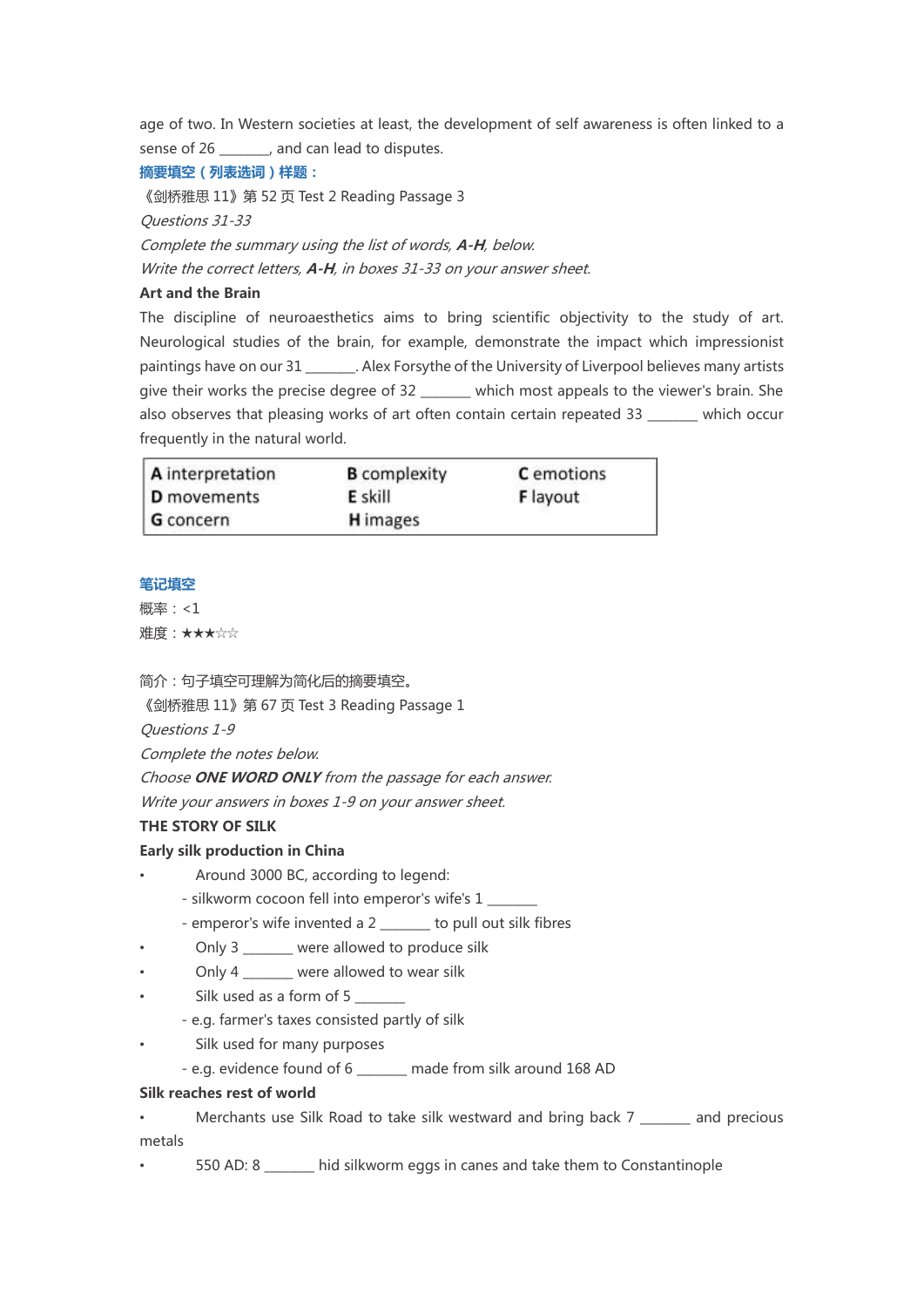- Silk production spreads across Middle East and Europe
- 20th century: 9 and other manmade fibres cause decline in silk production

## **句子填空**

概率:<1 难度:★★★☆☆

简介:句子填空可理解为拆解为单句的摘要填空。

样题:

《剑桥雅思 10》第 48 页 Test 2 Reading Passage 2

Questions 23-26

Choose **NO MORE THAN TWO WORDS** from the passage for each answer.

Write your answers in boxes 23-26 on your answer sheet.

**23** One study found a strong connection between children's IQ and the availability of and \_\_\_\_\_\_\_\_ at home.

**24** Children of average ability seem to need more direction from teachers because they not have

**25** Metacognition involves children understanding their own learning strategies, as well as developing \_\_\_\_\_\_\_\_.

26 Teachers who rely on what is known as \_\_\_\_\_\_\_ often produce sets of impressive grades in class test.

#### **简答题**

\_\_\_\_\_\_\_\_.

概率:<1 难度:★★☆☆☆

简介:简答题一般为以 what, which, why, where, when 等引导的特殊疑问句,关键在于看清楚题目中要 求回答的是什么,答案的形式包括数字、单词与词组。

注意:

① 数字以及带连字符的词算作一个词标点符号不算词;

② 根据特殊疑问词确定需要搜寻的对象;

③ 一般有顺序性。

样题:

《剑桥雅思 9》第 27 页 Test 1 Reading Passage 3

Questions 27-30

Answer the questions below.

Choose **NO MORE THAN TWO WORDS** from the passage for each answer.

Write your answers in boxes 27-30 on your answer sheet.

**27** What had to transfer from sea to land before any animals could migrate?

**28** Which **TWO** processes are mentioned as those in which animals had to make big changes as they moved onto land?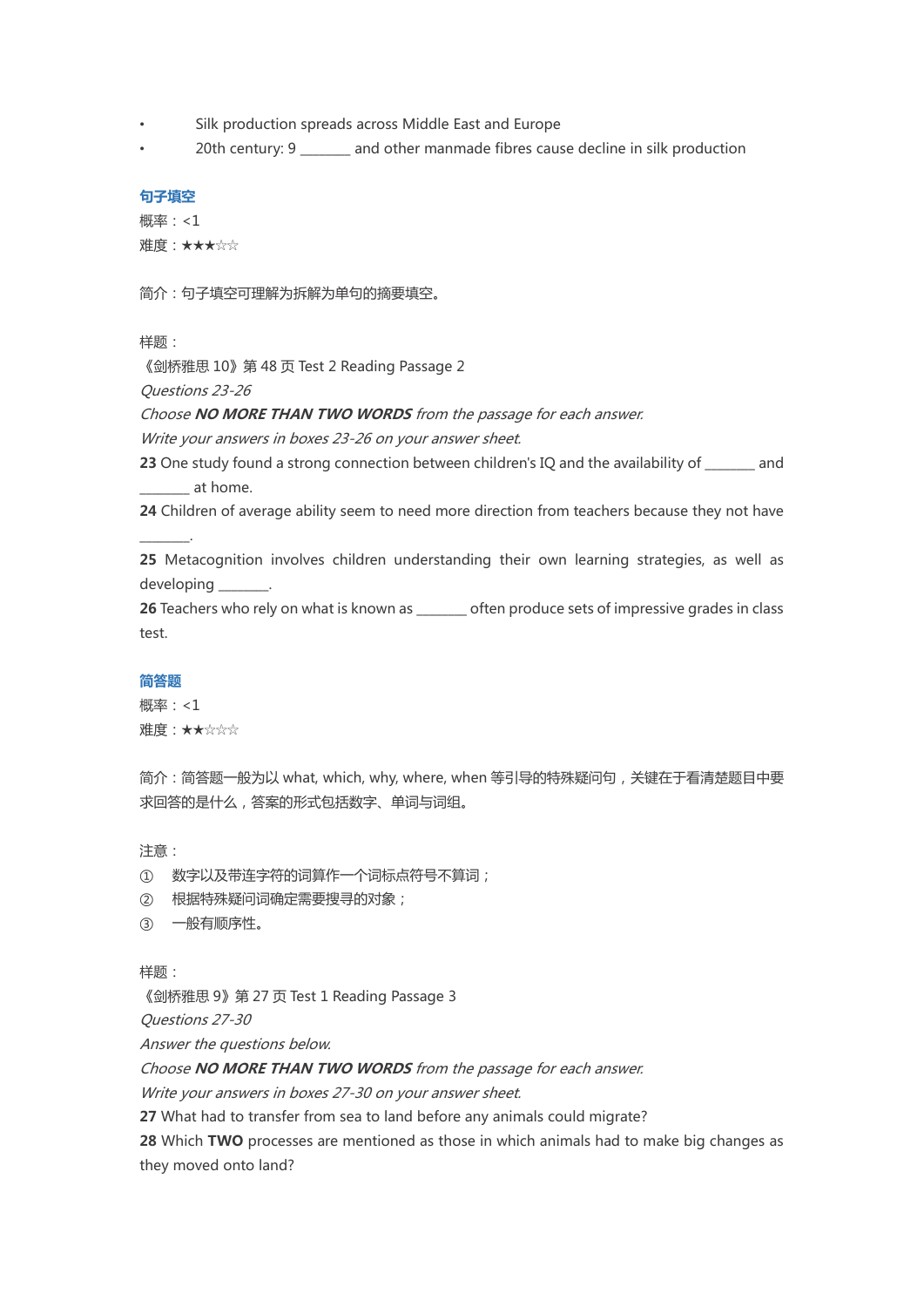**29** Which physical feature, possessed by their ancestors, do whales lack? **30** Which animals might ichthyosaurs have resembled?

### **2. 细节信息配对题**

概率:=1 难度:★★★☆☆

## **关系配对题**

简介:这两类题型常考人名和他们各自不同的理论、事物和它们的特点匹配,备选项或者题目中会出现显 眼的关键词,方便学生进行定位,因此降低了其难度。

步骤:

- ① 划出关键词并略作记忆;
- ② 阅读原文时对关键词出现的地方进行标记;
- ③ 阅读关键词所在的句子,并适当向前后多读一句;
- ④ 识别原文句子中相应单词与题干单词的同义替换,选择答案。

注意:

- ① 选项有时可以复选,注意题目中有无 NB;
- ② 由于配对题一般都是乱序,因此不用严格按照题目顺序做题。

样题:

《剑桥雅思 11》第 43 页 Test 2 Reading Passage 1

Questions 5-8

Look at the following statements (Question 5-8) and the list of dates below.

Match each statement with the correct date, **A-G.**

Write the correct letter, **A-G**, in boxes 5-8 on your answer sheet.

**5** A search for the *Mary Rose* was launched.

**6** One person's exploration of the *Mary Rose* site stopped.

**7** It was agreed that the hull of the Mary Rose should be raised.

**8** The site of the *Mary Rose* was found by chance.

| A 1836            | E 1971 |
|-------------------|--------|
| <b>B</b> 1840     | F 1979 |
| C <sub>1965</sub> | G 1982 |
| D 1967            |        |

《剑桥雅思 11》第 89 页 Test 4 Reading Passage 1

Questions 5-9

Look at the following statements (Question 5-9) and the list of researchers below. Match each statement with the correct date, **A, B** or **C.** Write the correct letter, **A, B** or **C**, in boxes 5-9 on your answer sheet.

**NB** You may use any letter more than once.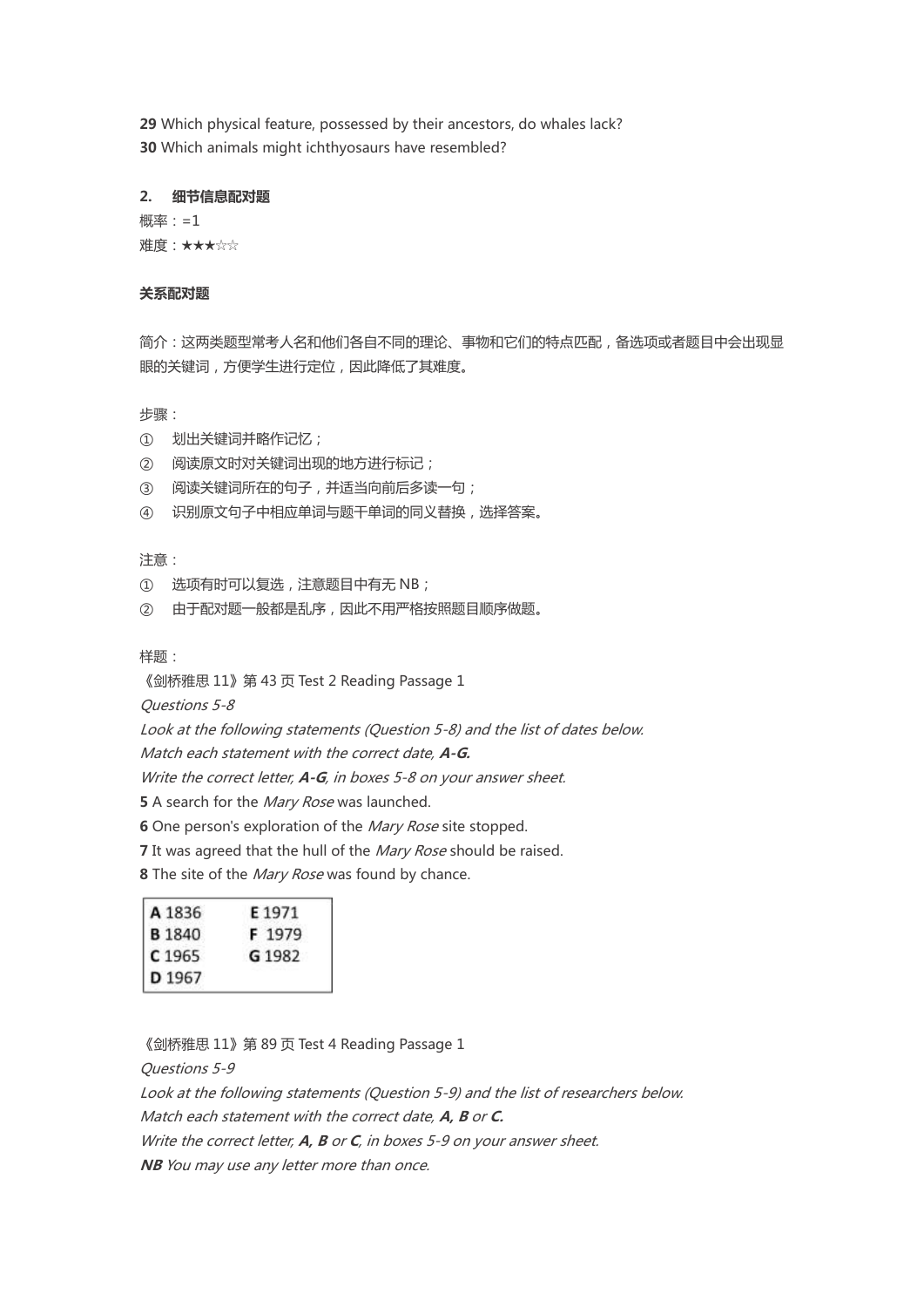# **List of Researchers** A Francis Galton **B** Thomas Bouchard

# C Danielle Reed

**5** invented a term used to distinguish two factors affecting human characteristics

**6** expressed the view that the study of epigenetics will increase our knowledge

**7** developed a mathematical method of measuring genetic influences

**8** pioneered research into genetics using twins

**9** carried out research into twins who had lived apart

《剑桥雅思 7》第 40 页 Test 2 Reading Passage 1

Questions 5-10

Classify the following as typical of

**A** both Chinese and Japanese pagodas

- **B** only Chinese pagodas
- **C** only Japanese pagodas

Write the correct letter, A, B or C, in boxes 5-10 on your answer sheet.

- **5** easy interior access to top
- **6** tiles on eaves
- **7** use as observation post
- **8** size of eaves up to half the width of the building
- **9** original religious purpose
- **10** floors fitting loosely over each other

## **句子配对题**

简介:本题型的选项比较多,且有的选项很长,所以需要选择恰当的切入点,并不用细读每个选项。

## 步骤:

- ① 一般不阅读选项,直接通过题干中的关键词回原文定位;
- ② 将原文原句与选项进行比对,做出选择并划去已选的项;
- ③ 本题型有乱序与顺序两种排列方式,因此可同时记忆 2 到 3 题的关键词从而发现规律;
- ④ 先做比较简单的题,合理运用排除法。

## 样题:

《剑桥雅思 10》第 28 页 Test 1 Reading Passage 3

Questions 31-35

Complete each sentence with the correct ending, **A-G**, below.

Write the correct letter, **A-G**, in boxes 31-35 on your answer sheet.

**31** Employees whose values match those of their employers are more likely to

**32** At times of change, people tend to

- **33** If people are aware of what they might lose, they will often
- **34** People working under a dominant boss are liable to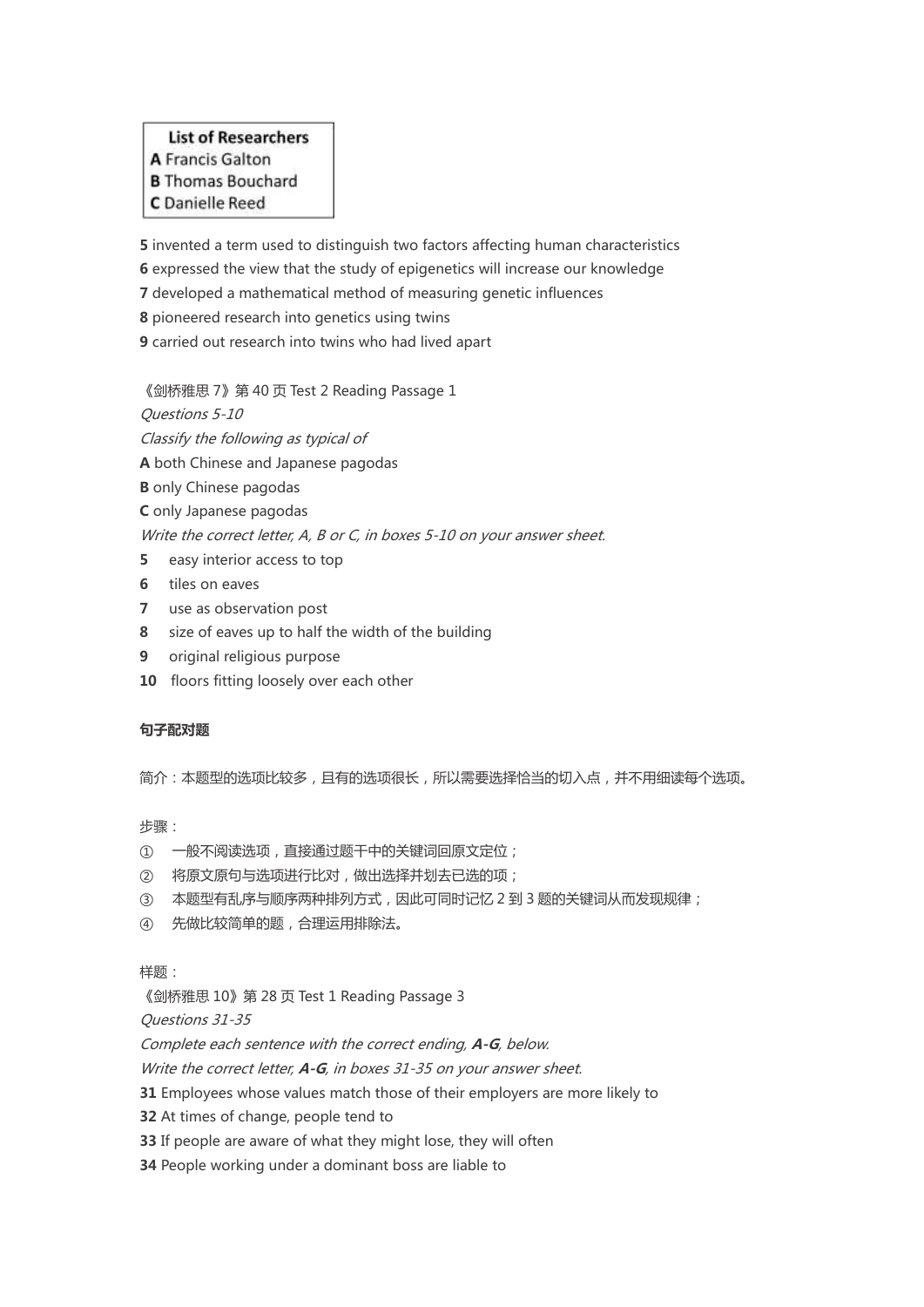**35** Employees working in organisations with few rules are more likely to

- **A** take chances.
- **B** share their ideas.
- **C**  become competitive.
- **D** get promotion.
- **E** avoid risk.
- **F**  ignore their duties.
- **G** remain in their jobs.

#### **3. 选择题**

概率:<1 难度:★★★☆☆

# **单选题**

简介:单选题的本质就是在 4 个备选项中选出 1 个能与题干合在一起从而正确体现原文信息的选项, 即排 除选项中的 FALSE 与 NOT GIVEN 项,选择 TRUE 的表达。

## 注意:

- ① 用题干中的关键词回去定位;
- ② 题目可能为对原文一句话的同义转换,也可能为上下文的归纳。

样题:

《剑桥雅思 8》第 67 页 Test 3 Reading Passage 1

Questions 1-3

## Choose the correct letter, **A, B, C** or **D**.

Write the correct letter in boxes 1-3 on your answer sheet.

- **1** The main topic discussed in the text is
	- **A** the damage caused to US golf courses and golf players by lightning strikes.
	- **B** the effect of lightning on power supplies in the US and in Japan.
	- **C** a variety of methods used in trying to control lightning strikes.
	- **D** a laser technique used in trying to control lightning strikes.
- **2** According to the text, every year lightning
	- **A** does considerable damage to buildings during thunderstorms.
	- **B** kills or injures mainly golfers in the United States.
	- **C** Kills or injures around 500 people throughout the world.
	- **D** damages more than 100 American power companies.
- **3** Researchers at the University of Florida and at the University of New Mexico
	- **A** receive funds from the same source.
	- **B** are using the same techniques.
	- **C** are employed by commercial companies.
	- **D** are in opposition to each other.

## **多选题**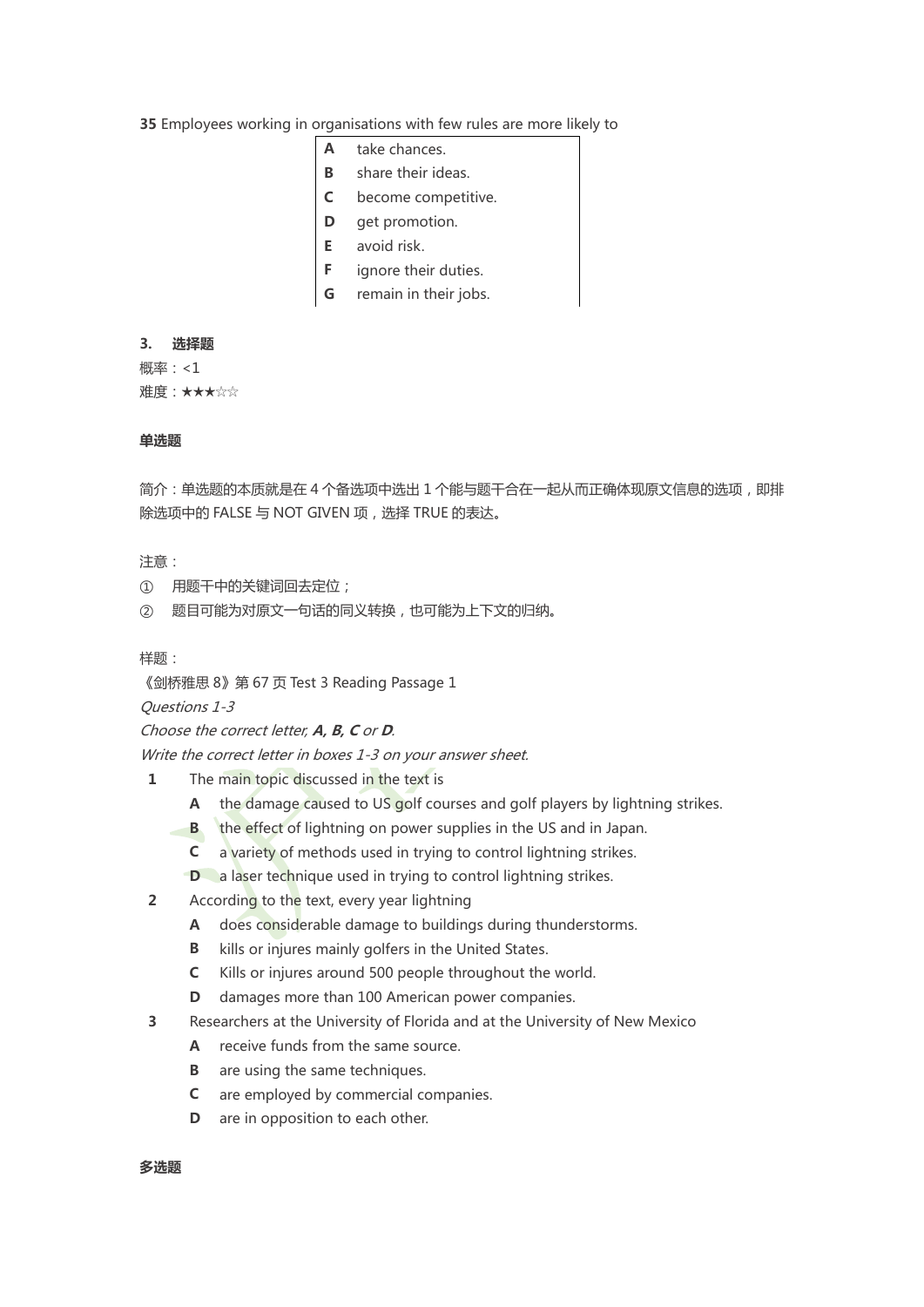简介:多选题通常以 5 选 2 或 7 选 4 的形式出现,多为原文中以并列形式出现的信息。

注意:

- ① 题目中常常出现 WHICH FOUR,WHICH THREE 等字样,注意要选择的数量;
- ② 多选题答案在原文中集中出现,只要在原文中找到其中一个,那么其余几个答案就在前后不远处。

样题:

《剑桥雅思 9》第 69 页 Test 3 Reading Passage 2

Question 18-22

## Choose **FIVE** letters, **A-J**.

Write the correct letters in boxes 18-22 on your answer sheet.

Which **FIVE** of the following claims about tidal power are made by the writer?

- **A** It is a more reliable source of energy than wind power.
- **B** It would replace all other forms of energy in Britain.
- **C** Its introduction has come as a result of public pressure.
- **D** Is would cut down on air pollution.
- **E** It could contribute to the closure of many existing power stations in Britain.
- **F** It could be a means of increasing national income.
- **G** It could face a lot of resistance from other fuel industries.
- **H** It could be sold more cheaply than any other type of fuel.
- **I** It could compensate for the shortage of inland sites for energy production.
- **J** It is best produced in the vicinity of coastlines with particular features.

## **标题选择题**

简介:雅思中出现的文章必有标题,如果遇到没有标题的文章,那么说明在最后会出现选标题的选择题。

注意:

- ① 标题选择题重点看末段,因为按照一般文章的布局,末段必为全文总结;
- ② 不要被与原文原句相似的细节内容所迷惑。

样题:

《剑桥雅思 4》第 18 页 Test 1 Reading Passage 1

Question 14

Choose the correct letter **A, B, C, D,** or **E**.

Write your answer in box 14 on your answer sheet.

Which of the following is the most suitable title of Reading Passage 1?

- **A** The development of a programme in environmental studies within a science curriculum
- **B** Children's ideas about the rainforests and the implications for course design
- **C** The extent to which children had been misled by the media concerning the rain forests
- **D** How to collect, collate and describe the ideas of secondary school children
- **E** The importance of the rainforests and the reasons for their destruction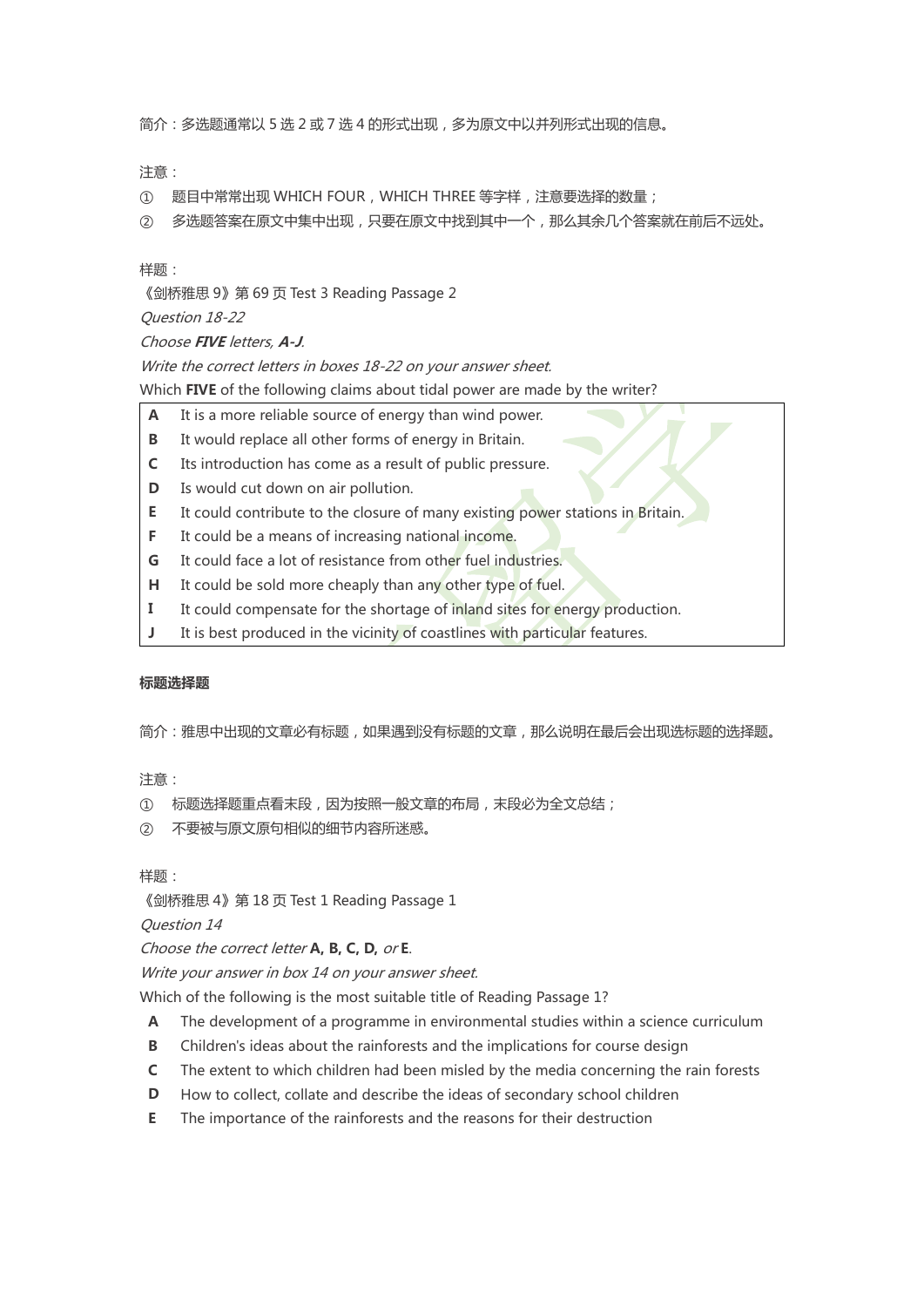#### **4. 是非判断题**

概率:=1 难度:★★★★☆

简介:本题型考查学生对句子的理解,出镜率极高,最易混淆 FALSE(NO)与 NOT GIVEN。如文章为议论 文,则选项为 YES/NO/NOT GIVEN;如文章为说明文,则选项为 TRUE/FALSE/NOT GIVEN。

注意:

① 精读题目,读懂题目后再回到原文;

② 基本有顺序性,所以可以一次性记住 2 题的关键词减小漏找的几率,同时亦可先跳过找不到的题目, 最后通过前后题的位置关系确定答案在原文中的相对位置;

③ 注意题目中出现的绝对词(only, all, complete 等),比较级,最高级,数字以及逻辑关系等;

④ FALSE 与 NG 虽然都涉及范围问题,但 FALSE 的题目可以根据原文逻辑推理从而断定题目与原文矛 盾,而且在语气上或者程度上差别较大(原文较严谨,题目较武断);而 NG 的题目和原文的语气差别较小, 知识范围上的不同,根据原文无法判断题目的正误;

⑤ 根据统计,首题 NG 的出现几率较小,末题 FALSE 的几率较小;

⑥ 注意答案的书写与题目中要求的一致,从而确保万无一失。

样题:

《剑桥雅思 10》第 19 页 Test 1 Reading Passage 1

Questions 1-5

Do the following statements agree with the information given in Reading Passage 1? In boxes 1-5 on your answer sheet, write

> **TRUE** if the statement agrees with the information **FALSE** if the statement contradicts the information **NOT GIVEN** if there is no information on this

**1** Examples of ancient stepwells can be found all over the world.

**2** Stepwells had a range of functions, in addition to those related to water collection.

**3** The few existing stepwells in Delhi are more attractive than those found elsewhere.

**4** It took workers many years to build the stone steps characteristic of stepwells.

**5** The number of steps above the water level in a stepwell altered during the course of a year.

## **5. 信息段落配对题**

概率:=1 难度:★★★★★

简介:题干中的信息可能是原文某一自然段中的一句话的同义转换或者几句话的归纳,因此考查对句子的 理解与信息的识别能力。

注意:

① 本题型为乱序题,因此不用按题目顺序做题;

② 虽然本题型通常为一篇文章的第一个题型,但推荐先完成其他细节题;

③ 注意题目说明中有没有 NB,如有则有的段落会被选两次,但未出现过选三次的情况;如题目中没有 NB, 则可以用排除法。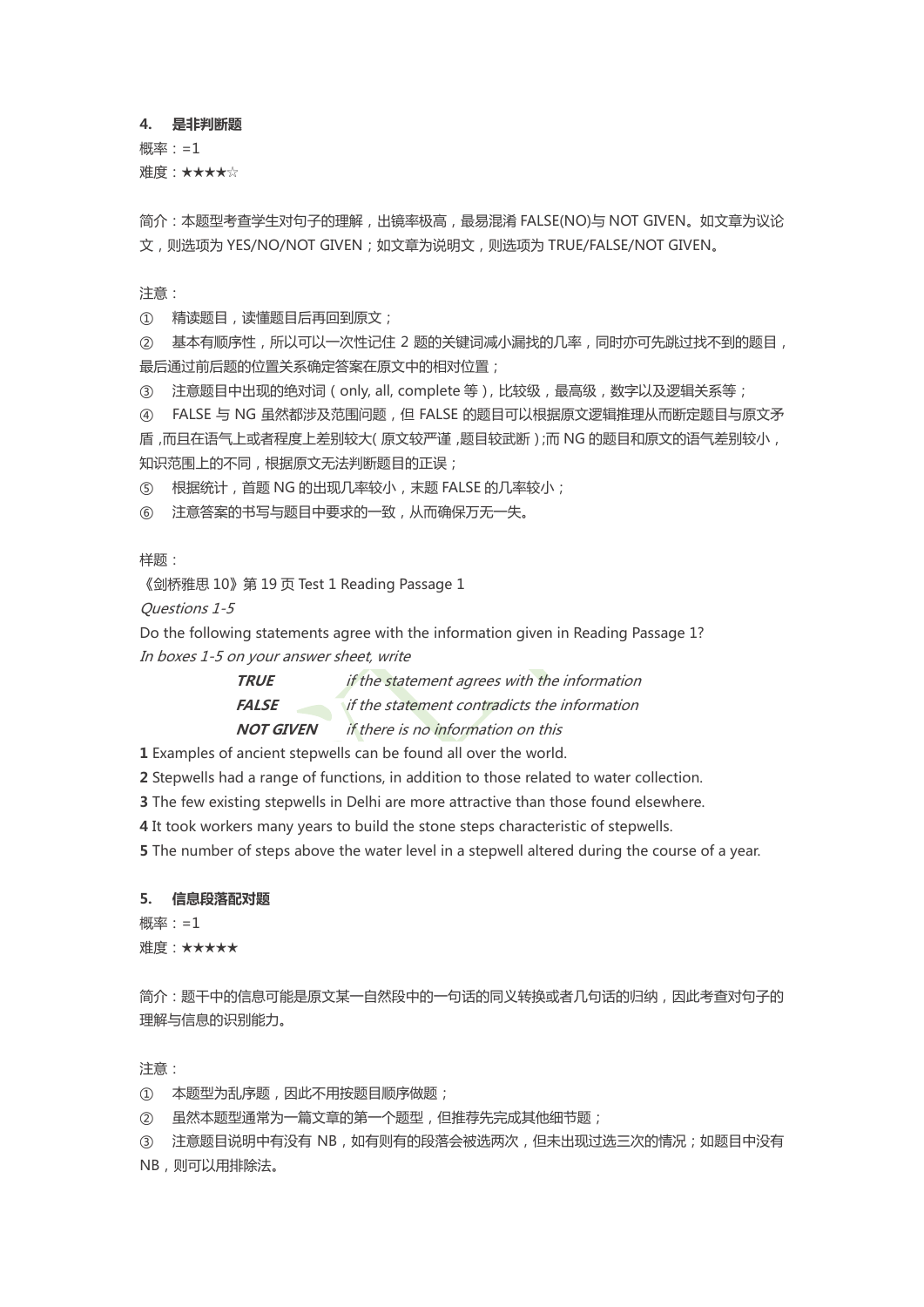样题:

《剑桥雅思 10》第 96 页 Test 4 Reading Passage 2

Questions 23-26

Reading Passage 2 has eight sections, **A-H**.

Which section contains the following information?

Write the correct letter, A-H, in boxes 23-26 on your answer sheet.

**23** a mention of how rational thinking enabled someone to achieve physical goals

**24** an account of how someone overcame a sad experience

**25** a description of how someone decided to rethink their academic career path

**26** an example of how someone risked his career out of a sense of duty

## **6. 标题配对题**

概率:=1

难度:★★★★★

简介:本题型考查对自然段段落大意的把握,是对考生理解能力要求最高的题型。

注意:

① 辨识每段中心句的能力至关重要,最常见的段落结构为总分结构;

② 如对本题型信心不足,可先做其他细节题,然后对细节题所在段落进行标题选择;

③ 例子对应的 heading 先划去,因为本题型无复选,所以可运用排除法先做易辨认的段落;

④ 标题的干扰项通常为段落中的细节信息或段落中没有提及的内容。

样题:

《剑桥雅思 10》第 64 页 Test 3 Reading Passage 1

Questions 1-4

Reading Passage 1 has five paragraphs, **A-E**.

Choose the correct heading for paragraphs **B-E** from the list of headings below.

Write the correct number, **i-vii**, in boxes 1-4 on your answer sheet.

|             | <b>List of Headings</b>                                   |
|-------------|-----------------------------------------------------------|
|             | Economic and social significance of tourism               |
| ii          | The development of mass tourism                           |
| <b>iii</b>  | Travel for the wealthy                                    |
| iv          | Earning foreign exchange through tourism                  |
| $\mathbf v$ | Difficulty in recognising the economic effects of tourism |
| vi          | The contribution of air travel to tourism                 |
| vii         | The world impact of tourism                               |
| viii        | The history of travel                                     |

| Example       | Answer |
|---------------|--------|
| Paragraph A   |        |
| 1 Paragraph B |        |
| 2 Paragraph C |        |
| 3 Paragraph D |        |
| 4 Paragraph E |        |
|               |        |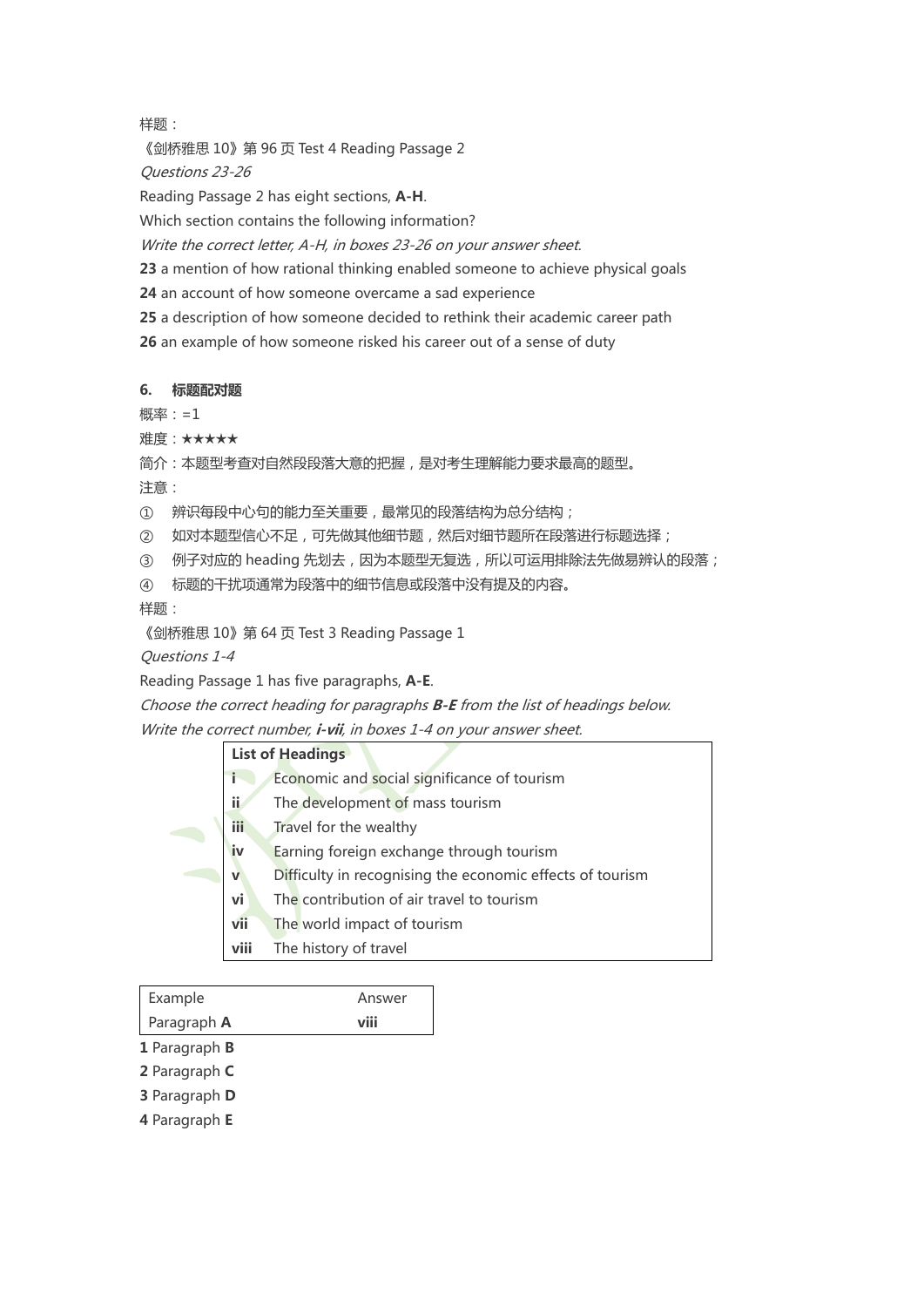## **五、 提升技巧**

1. 进行跳读、扫读练习,以便能在文章片段中快速寻找与题目相关的关键词。将关键词和词组用下划线 标记出来,并注意题目中的关键词与文中关键词的联系。在大多数情况下(如填空题),你所填写的答案需符 合正确的语法要求。正确的单词拼写和词组搭配是非常重要的,出现错误是要被扣分的。

2. 熟悉同义词以及带有概括作用的词汇,这可以帮助你找到相关信息。

3. 练习如何用不同的方式表达相同的意思和信息。

4. 思考某些信息之间有什么共性、又有什么不同之处。

5. 注意熟悉不同的文体,并且练习如何更好地理解这些文体。在练习中熟悉所有雅思考试阅读(学术类) 的题型。

6. 要注意阅读的方法不止一种。考试的主要任务是找到题目的答案,因此考试中运用的阅读技巧与你需 要记忆内容时所用的阅读技巧是不同的。考试过程中不应过于担心出现的生词,同时应该在平时多加练习 如何根据上下文的语义来猜测生词的意思,尽量不要用字典查每一个生词,而打断了阅读的连贯性。

7. 在任何时候都要认真阅读题目的指示。如果不明确题目的要求,你是很容易出现混淆而导致出错的。

8. 在阅读的时候应该注意时间限制,避免在某一道题目上花费过多的时间。

9. 注意不要过于依赖于从文中寻找某个词来作答。你应该练习如何改述、在文中找到改述的内容。

#### **六、 备考方法**

根据备考时间长短的不同,相应的备考方案也是有所区别的。如果备考时间只有一两个星期,那么备考的 重点自然落在了冲刺提分,需要使用的资料也应该以剑桥雅思真题与阅读的机经为主;但是如果距离雅思 考试时间还比较长的话,那么基础的巩固与解题技巧的训练则变成了备考的重点,以下着重介绍长期备考 的一些经验。

由于雅思阅读文章长,词汇量大且学术性强,其中还包括了一些专业知识,因此不具有扎实英语基础(包 括单词与语法)的同学,读起来会感到一头雾水。解题技巧固然重要,但是良好的英语能力才是重中之重, 而且同学们需要明白的是备考雅思阅读不是为了考试,而是在今后的留学生活中能够有独立阅读国外教材 与文献的能力,切勿丢了西瓜拣芝麻。

那么在平时的学习备考中应该从哪几个方面着手呢?

#### 1. 扎实的高中语法与词汇基础

与阅读具有紧密联系的英语能力就是词汇,很多同学应该都有这样的经历,虽然自己语法不是很好,但是 如果能看懂大部分的词汇,那么这一段文字的内容大概能推测出来。其实,背单词的最好方法就是通过阅 读积累,从而形成一个良性循环,通过熟悉的单词推测并记忆新单词,不断扩大词汇量。那么,如果要比 较好地理解一篇雅思级别的文章,同学们的词汇量最好在 6000 以上,而现在很多考生都是高中生或者大 学低年级的学生,加上很多同学进入大学后对英语不够重视,很少有同学能够达到这个词汇量。然而,其 实如果已经良好地掌握了高中的词汇和语法,那么同学们也就具备了提升雅思阅读的先决条件,可以从上 下文来推测新单词并对长句进行语法分析。

2. 坚持阅读合适的阅读材料